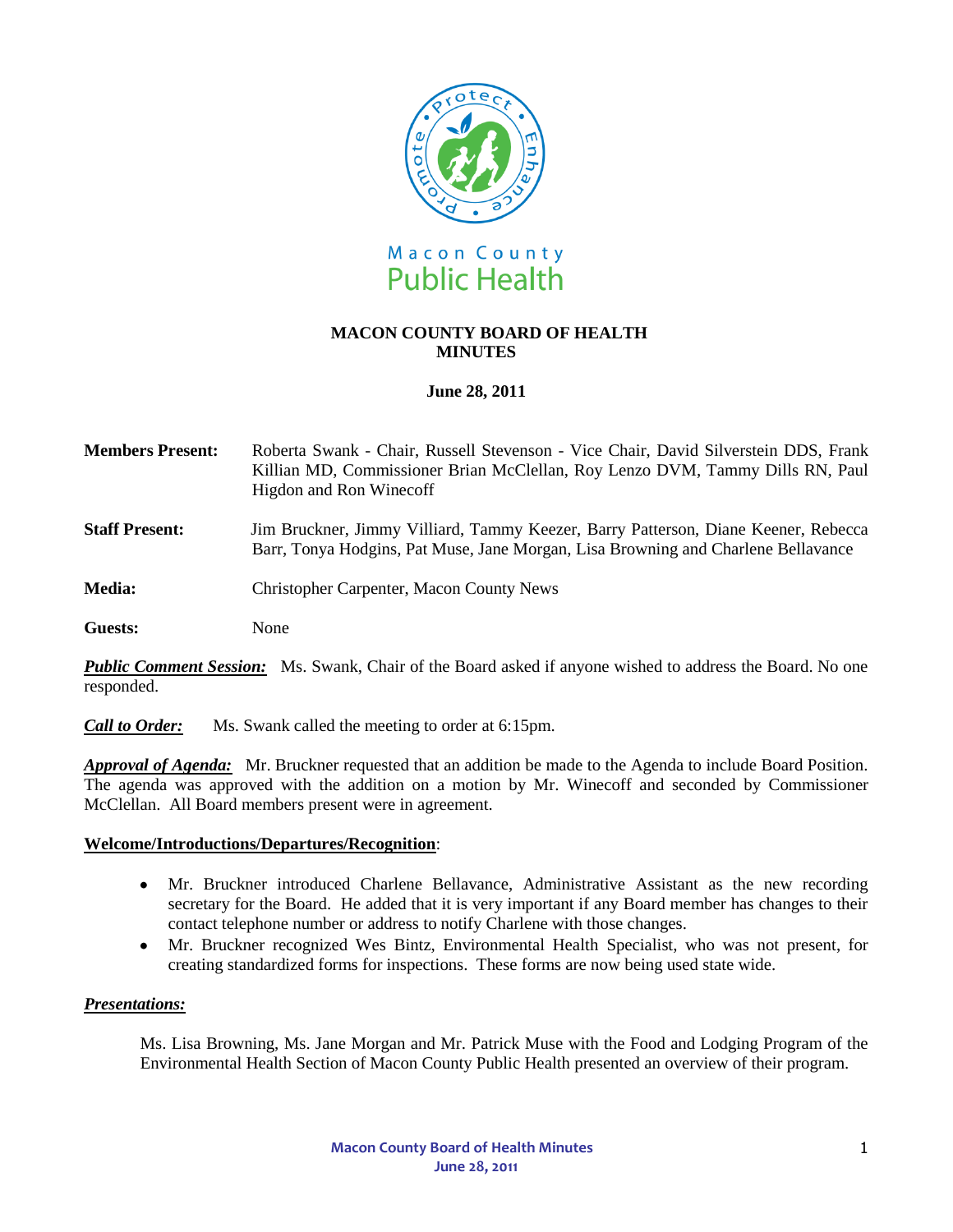Ms. Browning made a presentation giving examples of their grading cards and the procedures they use for restaurant establishments. She discussed that requests can be made for a regrade if an establishment scores low, however they do not have to go back if the original grade was an A (90 or above). If the grade is below an A (90 or below) the department has 15 days to revisit the establishment. If the identified infractions from the first visit have not been corrected the grade could actually go lower.

Mr. Stevenson suggested it would be a nice incentive if the establishments with the highest grades received some sort of public recognition. Dr. Lenzo asked if there is any connection between the grades and someone from the public getting sick. Lisa indicated that could be the case however, there is always a chance that an employee comes in sick and it gets passed on to a patron whether directly through the food or just due to contact with the server.

Mr. Stevenson asked if there had been any issues in monitoring smoking laws within restaurants. Mr. Muse responded that they have only had to issue two notifications so far and that most of the establishments have been very cooperative. Mr. Bruckner stated that restaurants have been compliant and only two non-compliance letters have been issued to restaurant owners since the smoking law was implemented. The non-smoking notices should be displayed in a prominent spot in the establishment.

Mr. Stevenson asked if there were any projected changes coming down. Ms. Browning stated that the food code will be changing in the next year or so. Mr. Muse said that every state except two has adopted the new food code that must be in place by 2013.

Ms. Morgan presented information about the types of establishments inspected. She indicated that during the summer there are a lot of events that they have to attend to inspect and monitor temporary food establishments used during festivals and other local events. She shared that the County website has a majority of the information regarding the upcoming events, vender applications, regulations, grades, etc. This information is applicable to Nantahala, Highlands and the Franklin areas.

Mr. Stevenson asked if there was anything that the board could be working on to help make their jobs easier. Ms. Tonya Hodgins stated that it would be helpful if there was the ability from the County website to use credit cards to make payments to all departments, not just environmental health. Mr. Barry Patterson mentioned that as long as our employees have the proper technology to take into the field to be able to access, process and print any information that is required it will make the department more efficient and cost effective.

Mr. Pat Muse reported that they specifically target those facilities that experience the greatest risk of foods going into the danger zones regarding preparation and temperature, etc. The law changed for some facilities to allow the Environmental Health department to set the frequency of visits rather than mandating that each facility be inspected four times a year. Critical violations are being addressed sooner. The majority of fast food restaurants are inspected twice per year. Raleigh mandates how often chain restaurants get inspected. Highly susceptible food preparation places such as nursing homes, etc. are inspected on a quarterly basis. Any critical violations require fixing within a 10 day period. Most critical violations involve equipment. Barry Patterson mentioned that this is the fifth year now without a food borne illness.

Dr. Lenzo asked who inspects the grocery stores that sell fruits, vegetables, etc. Mr. Patterson stated that the line is drawn when the food has been prepared. Environmental Health is responsible for inspecting any food preparation facilities. Otherwise, it falls to the Department of Agriculture.

Mr. Patterson stated that the staff of the Food and Lodging Program is doing a great job.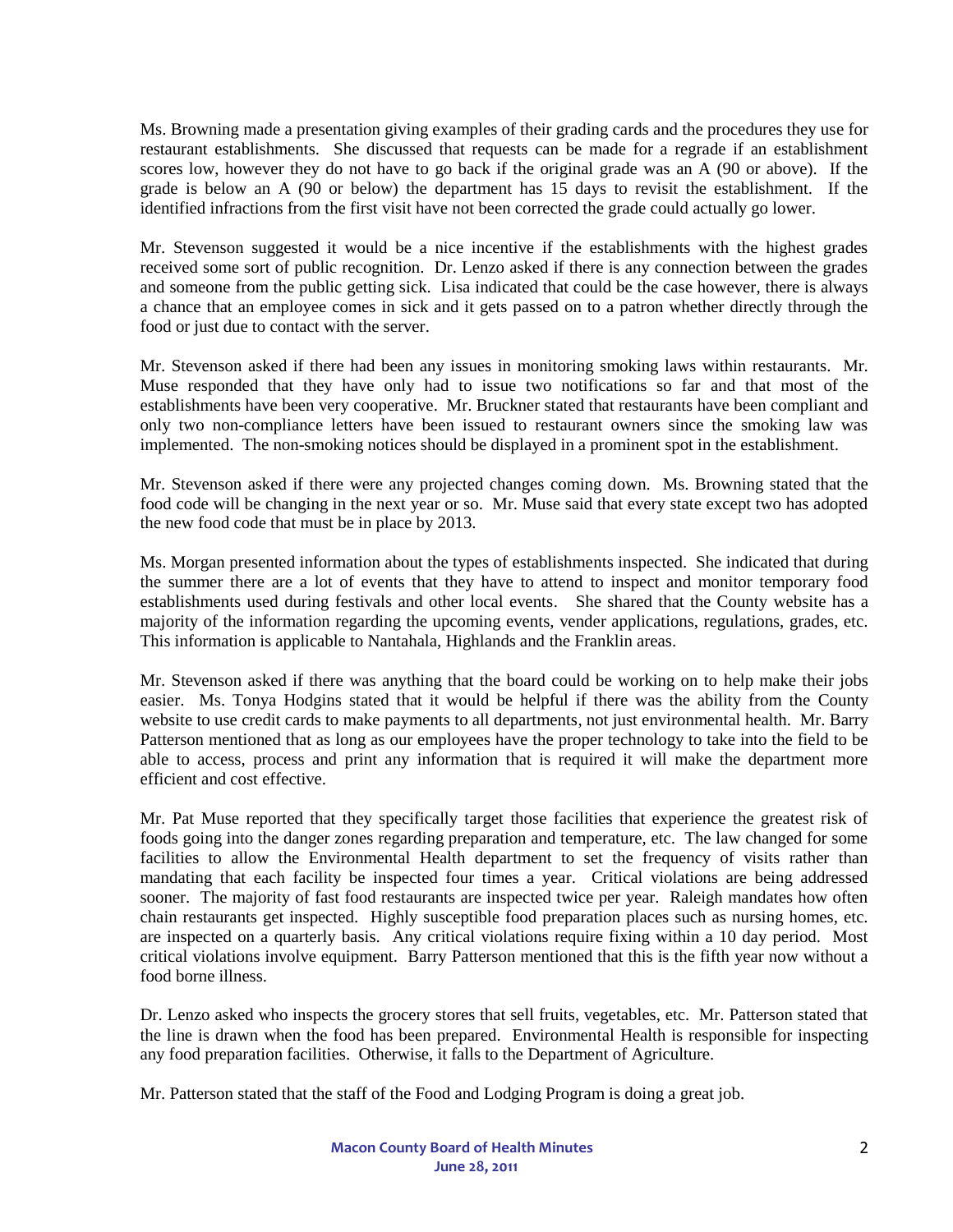# *Approve Minutes of Previous Meeting of May 24, 2011:*

A motion was made by Commissioner McClellan and seconded by Ron Winecoff to accept the minutes of the May 24, 2011 meeting as submitted. All Board members present were in agreement.

# *Old Business:*

### **Budget Update**

Mr. Bruckner stated that the County budget has been approved and that it will be made available in the next few days via the County website. We will be restructuring within the department to continue certain programs. The State cut \$22,600 from Health Promotion and, to counter that cut, the funding for the Director of Nursing position that has been held vacant will be moved to a Health Education position to provide church based wellness intervention, community based secondary prevention, work with the discharge planners at the hospital to reduce hospital readmissions and to improve quality of care in the community. This position will also work to help save County dollars by providing care management services for County employees that have certain chronic medical conditions including diabetes, hypertension and high cholesterol.

The State budget contains strong wording in regard to school nurses and the utilization of these positions for services other than nursing services in the schools or at the health department. All of the school nurses that are in Macon County are considered Health Department employees and therefore will already meet the criteria set forth in the new state budget.

New initiatives that are being considered on the state level include a new Men's Health program with possible grant funding opportunities. Mr. Bruckner stated that we currently have a committee in place that has been looking at unmet health needs for men. Other changes include programmatic changes in Family Planning, Child Health Early and Periodic Screening and Diagnostic Testing (EPSDT) screenings and Maternal Health. The impact of these changes has not been realized yet but there is strong suspicion that there will be a reduction in reimbursement for these services.

There may be additional cuts at the State level in what is recognized as Optional Services under Medicaid. These include Dental, CC4C (Children's Case Management Program for Children under age 4), PCM (Pregnancy Care Management).

Additionally, expected cuts could come from federal reductions in Block Grant funds.

Dr. Killian asked for an update on adult dental. Mr. Villiard stated that currently, we are contracting with 2 dentists to provide services 4 days a week and are continuing to recruit hard for a permanent dentist.

### **Legislative update**

Mr. Bruckner was notified that the State will continue funding for the Public Health Tobacco Education program for one more year. There have been many changes in Public Health across the nation; the results of the 2009 NACCHO survey revealed that 50% of the local health departments lost at least 1 program; 28% lost 3 or more programs and 23,000 health department employees lost their jobs.